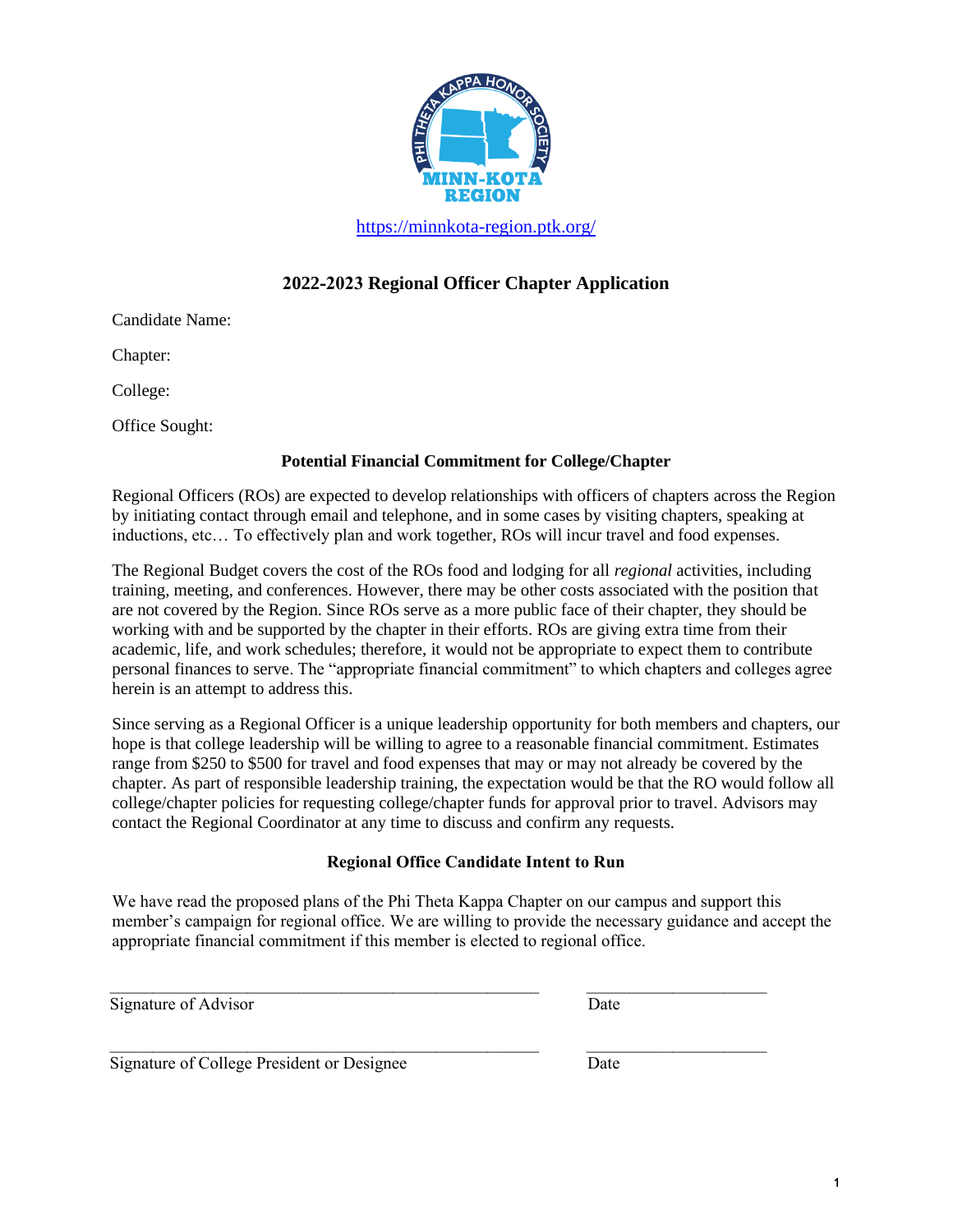

<https://minnkota-region.ptk.org/>

#### **Campaign Components and Guidelines**

Members who intend to run for a Regional Office should visit the regional website and our region's Google Classroom for additional information and resources to prepare for the regional officer campaign.

Submit the following via email to the regional coordinator, jamie.mahlberg@rctc.edu, before the application deadline on **February 2, 2022:**

- 1. Signed Regional Office Candidate Intent to Run (page 1).
- 2. Upload an *unlisted* video to YouTube of the candidate's stump speech and share the link when you submit this application. Share the link in the email with your completed application.
- 3. Attach the candidate's information piece that will be distributed during the campaign.
- 4. Completed Advisor Support questions (page 3).
- 5. Signed Regional Officer Honor Code (page 5).

Only *one* member from a chapter can run for Regional Office. The Offices are:

Regional President Vice President of Scholarship/Service Vice President of Fellowship/Engagement Vice President of Communication

#### **Required Regional Officer Training**

All Regional Officers who are elected/appointed must attend Regional Officer Training and subsequent training, planning, and regional events deemed appropriate by the Regional Coordinator. More details can be found on the regional website.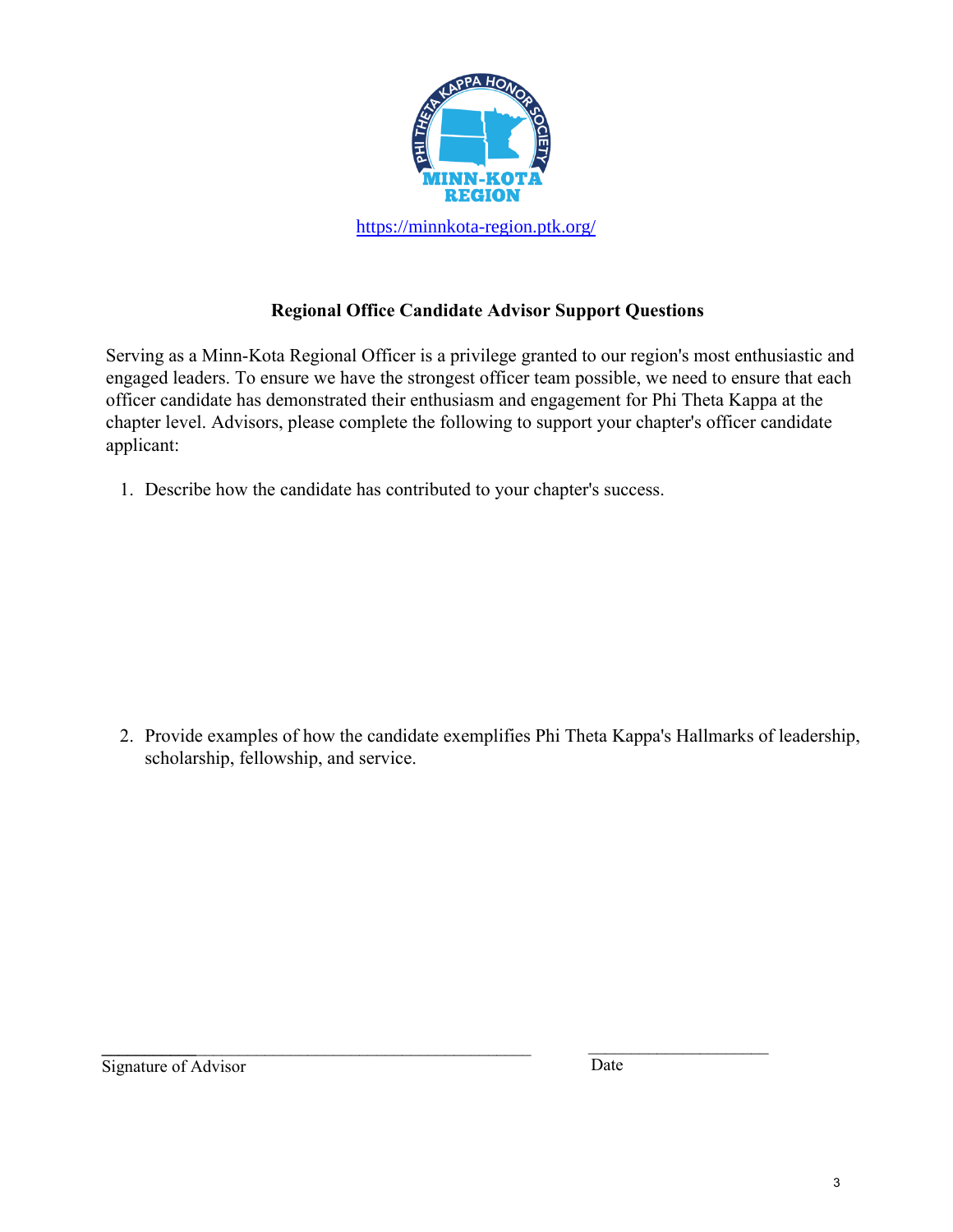

## **PHI THETA KAPPA HONOR CODE FOR**

# **REGIONAL OFFICERS**

## **MISSION STATEMENT**

The purpose of Phi Theta Kappa shall be to recognize and encourage scholarship among institution students. To achieve this purpose, Phi Theta Kappa shall provide opportunity forthe development ofleadership andservice, for an intellectual climate for exchange of ideas and ideals, for lively fellowship for scholars, and for stimulation of interest in continuing academic excellence.

## **INTRODUCTION**

In support of the Society's Mission Statement, the Phi Theta Kappa Board of Directors adopts this Honor Code as a declaration of the high standards of conduct to which Regional Officers are held. This Honor Code is not simply a set of rules and procedures governing Regional Officers' academic conduct, nor is it a legal contractual obligation of Phi Theta Kappa or the Regional Officer; it is an opportunity to put personal responsibility and integrity into action. Regional Officers will abide by this code which liberates them to serve the Region and the Society in an atmosphere of mutual confidence and respect. The success of the Code depends upon the support of the Region. Infractions should be reported to a chapter advisor, who may communicate this information to the Regional Coordinator.

# **HONOR CODE**

## **As a Regional Officer...**

I will conduct myself at all times in a manner that reflects positively on myself, my chapter, my region and the Society.

I place as a priority continued academic excellence.